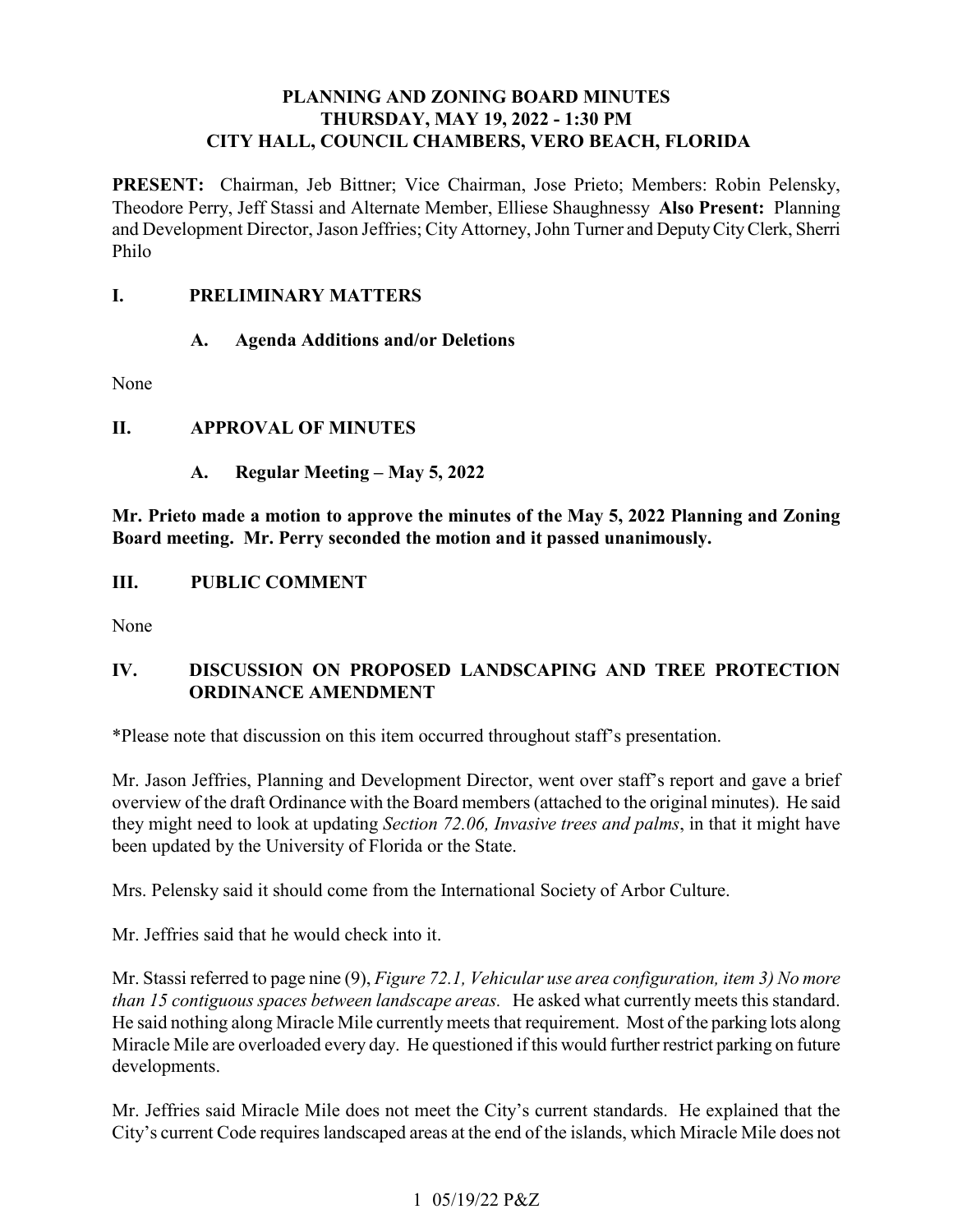have.

 Mr. Prieto referred to the landscaped islands. He questioned if anyone has seen a tree flourish in an island.

 designer architect has with parking is meeting the minimum canopy requirements when they are working with tiny spaces. She said one way to have more flourishing canopy trees in an island would be to have the adjacent bays to be pervious pavers. She explained that would allow the roots Mrs. Pelensky said it depends on the species and conditions. One of the challenges that a landscape to expand outside the curb.

 have blocks with holes in them so that the water would absorb into the ground rather than having a retention pond. He asked was there any thought about adding something like that as a tradeoff for a Mr. Stassi said that he was involved with a company in the past and their landscaping was going to developer.

 Mr. Jeffries said that would be a discussion when they work on the stormwater management section of the Code.

 Mrs. Pelensky said they do give credit for stormwater retention if they use pervious pavers, which would be the incentive.

Mrs. Pelensky said another challenge landscapers have with the canopy requirement in parking lots is that the canopies cover the signage. She said that she would like to be able to use Palm Trees in islands, however they would not have the shade.

Mr. Prieto referred to the requirement that the perimeters of buildings have to be landscaped. He suggested that they allow low lying shrubs rather than being required to have trees.

Mr. Jeffries said that he would look into it to see if they could have some flexibility.

 Mrs. Pelensky referred to the landscaping requirements. She felt that the landscape professionals should be certified. She noted the Florida Nursery Growers Landscape Association offers a certification program.

certification program.<br>Mr. Jeffries said that he would add the word ''certified'' under *[Section72.13](https://Section72.13) (d) – Landscape Plan Required*.

 *required plant material shall be drought-tolerant species and item 4) – At least 50 percent of*  Mrs. Pelensky referred to *Section 72.16 –Landscaping specifications, item 3) At least 50 percent of required plant material shall be native Florida species.* She asked is that language new.

Mr. Jeffries answered no. He said that is currently in the Code and during their research they found 50 percent was pretty standard.

 Mr. Stassi referred to water conservation. He said that he didn't know where the law came from, but he heard that after daylight savings begins in the fall, people can only water their landscaping one (1) day a week. day a week.  $2 \frac{05}{19/22} P&Z$ 

# 2 05/19/22 P&Z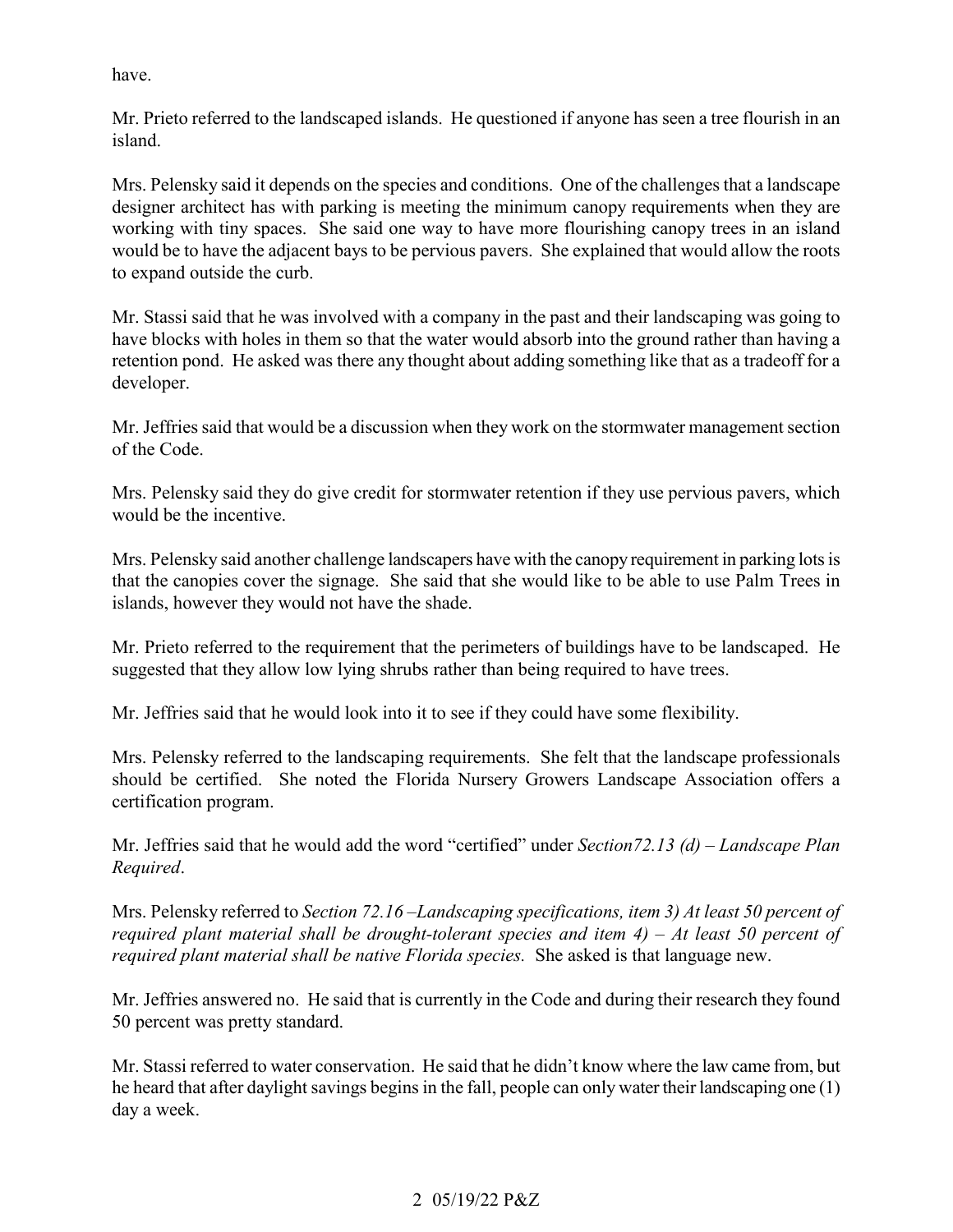Mr. Jeffries thought that came from the St. John's River Water Management District (SJRWMD).

Mr. Stassi said that might be something they want to include in this, especially for commercial projects because they use more water.

Mr. Jeffries thought that was why they would require 50 percent of the plants be drought resistant.

 Mrs. Pelensky read the last sentence under *Section 72.16, item (b)(1), The grouping of plants with similar water requirements is encouraged.* She felt that it should be *required* and not *encouraged*.

Mr. Jeffries would make that change.

 felt this section was very vague. She said irrigation would make or break a landscape. She said it  states in part, "…*shall be fully operational and shall be operated on a regular basis…"* Mrs. Pelensky referred to *Section 72.17 – Landscape Maintenance, item (c) – Irrigation System.* She

Mr. Stassi said for water conservation he would put something in there that meets the requirements of SJRWMD.

Mrs. Pelensky felt there should be something in this section that would allow a plant establishment period and after that they would need to meet the requirements of SJRWMD.

Mr. Jeffries said that he would look into this.

Mr. Bittner questioned what is the next step. He said that he would like to take this information home and go through it and write down his comments.

Mr. Jeffries said they would not be holding their regular meeting on June 2, 2022, but he could put it back on their agenda for their June 16, 2022 meeting.

Mr. Bittner asked if they could write down their comments and return them to Mr. Jeffries' office.

Mr. John Turner, City Attorney, said they would need to send them to the City Clerk's office and they would forward them to the Planning Department.

The Chairman opened the floor for public comments at 2:56 p.m.

 own behalf. She then read a prepared statement (attached to the original minutes). Mrs. Catherine Booth said that she serves on the Tree Commission, but she is speaking today on her

### **V**. **V. PLANNING DEPARTMENT MATTERS**

None

### **VI. VI. BOARD MEMBERS' MATTERS**

None

### **VII. ADJOURNMENT**

### 3 05/19/22 P&Z